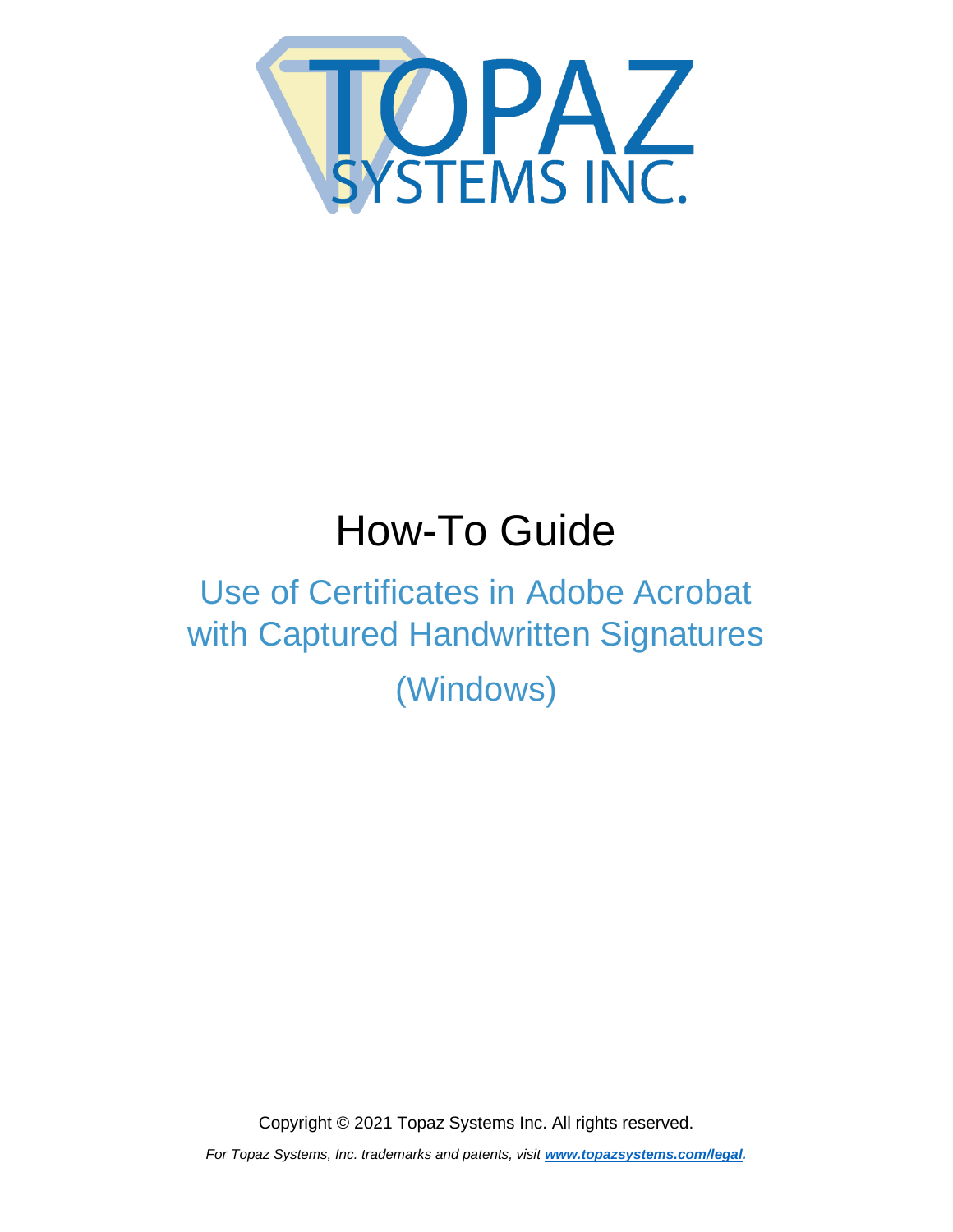

## **Overview**

PDF documents signed using Topaz signature pads and software can be viewed with Adobe Acrobat or Reader. To accomplish this, Topaz software uses a certificate which Adobe refers to as a "signature", but this certificate-based digital signature is not the person's handwritten signature, and is only incidental to the Topaz handwritten signature capture process. The key to decoding the meaning of this certificate status in Acrobat under various conditions is provided below:



A red "X" means the certificate is no longer valid. This can be due to a certificate having expired or been revoked by the certificate trust authorities.

| At least one signature has problems.<br>typed into this form. |  |            |  |  |  |  |
|---------------------------------------------------------------|--|------------|--|--|--|--|
|                                                               |  | Signatures |  |  |  |  |

A yellow "!" or "Unknown" message means software and settings to check the validity of the certificate are not currently installed on the computer.



A green tick or "Valid" message means the certificate used in the process is current and the software and settings used to provide this function have been installed and configured.

To provide the option of certificate-only signing without a signature pad in some settings, Adobe Acrobat and Reader have their own certificate trust stores. Additionally, various browser vendors and Microsoft have created lists of trusted identities (CA root certificates), which are already, or can be installed on your Windows PC.

To add the certificates built into Windows, users of Adobe products can include root certificates from the Windows Certificate Store. This option, called "Windows integration", allows Adobe Acrobat and Reader to use certificates in the Trusted Windows Certificate Store when validating the certificate trust chain.

In addition to checking the status of certificates, Adobe software can report whether or not a document has been altered after a signature has been captured. This function is independent of the current status of the certificate validity.